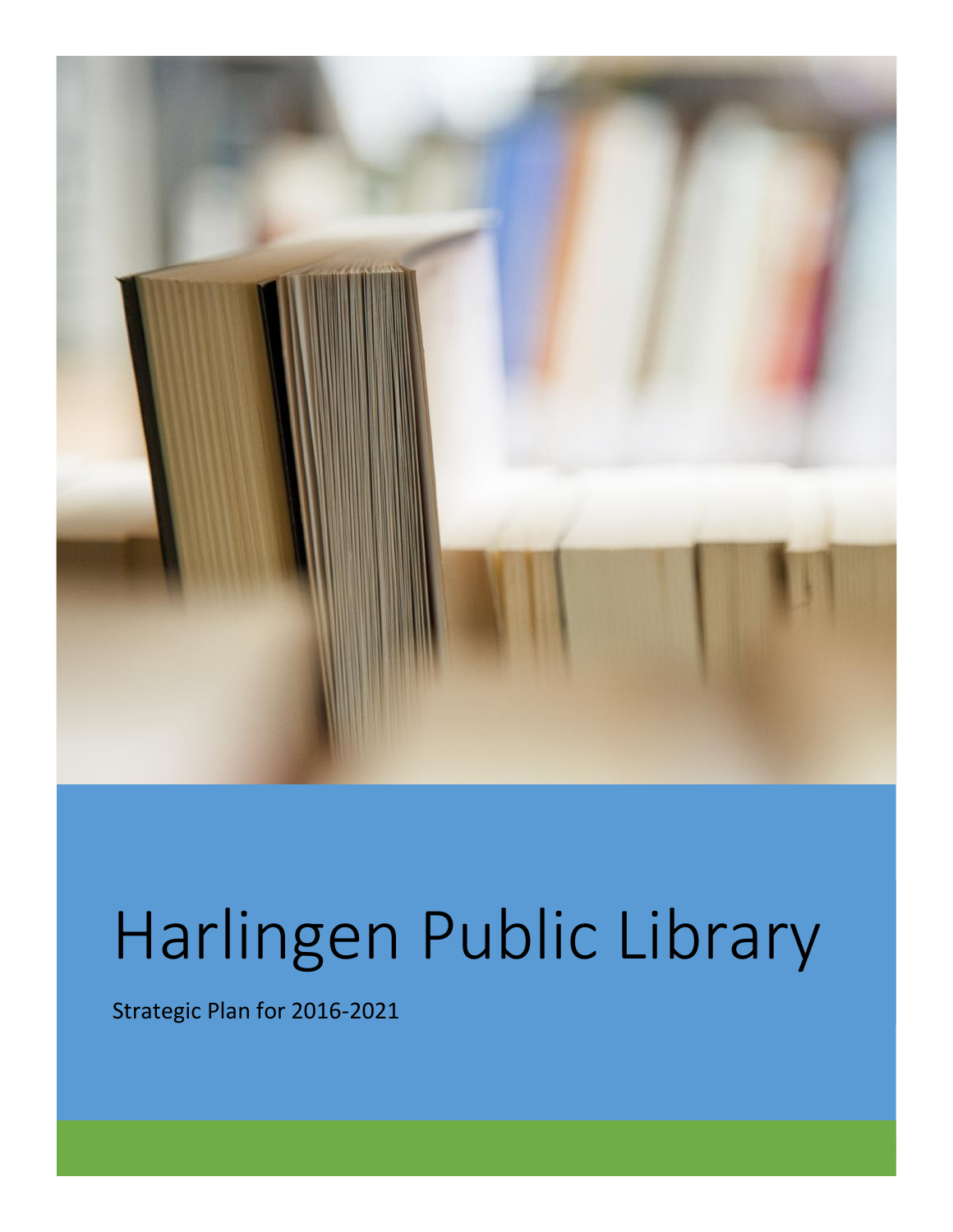# **PURPOSE OF THE STRATEGIC PLAN**

The Harlingen Public Library Strategic Plan provides a cohesive vision and direction for the Library for the next five years and beyond. The Plan outlines the Library's direction for customer-focused service delivery, a 21<sup>st</sup> century facility, and enhanced technology to better serve Harlingen and its surrounding areas.

# **OUR MISSION**

We exist to build bridges that strengthen the ties of our community. We create innovative pathways for people to connect with information and each other. Working together, the people of our community can experience infinite opportunities and growth. We are the bridge builders, we make ways where none exist.

# **OUR VISION FOR THE FUTURE**

Through innovative services and dynamic technology we will be recognized as the leading library in the Rio Grande Valley.

# **OUR VALUES**

#### *Respect*

All library users are treated with dignity and respect without regard to race, gender, age, occupation, socio-economic class, sexual orientation, or religion.

#### *Partnership*

We strive to build community partnerships that support and benefit our citizens through diverse programming, outreach, and other resources.

#### *Environment*

The library strives to create a warm, inviting, and safe atmosphere for all.

#### *Progression*

We aim to remain an evolving environment allowing us to offer the most current technology and services available.

#### *Teamwork*

Library staff and volunteers unite through open communication and honest support to achieve a common goal.

#### *Service*

We will provide all internal and external library users our upmost customer care.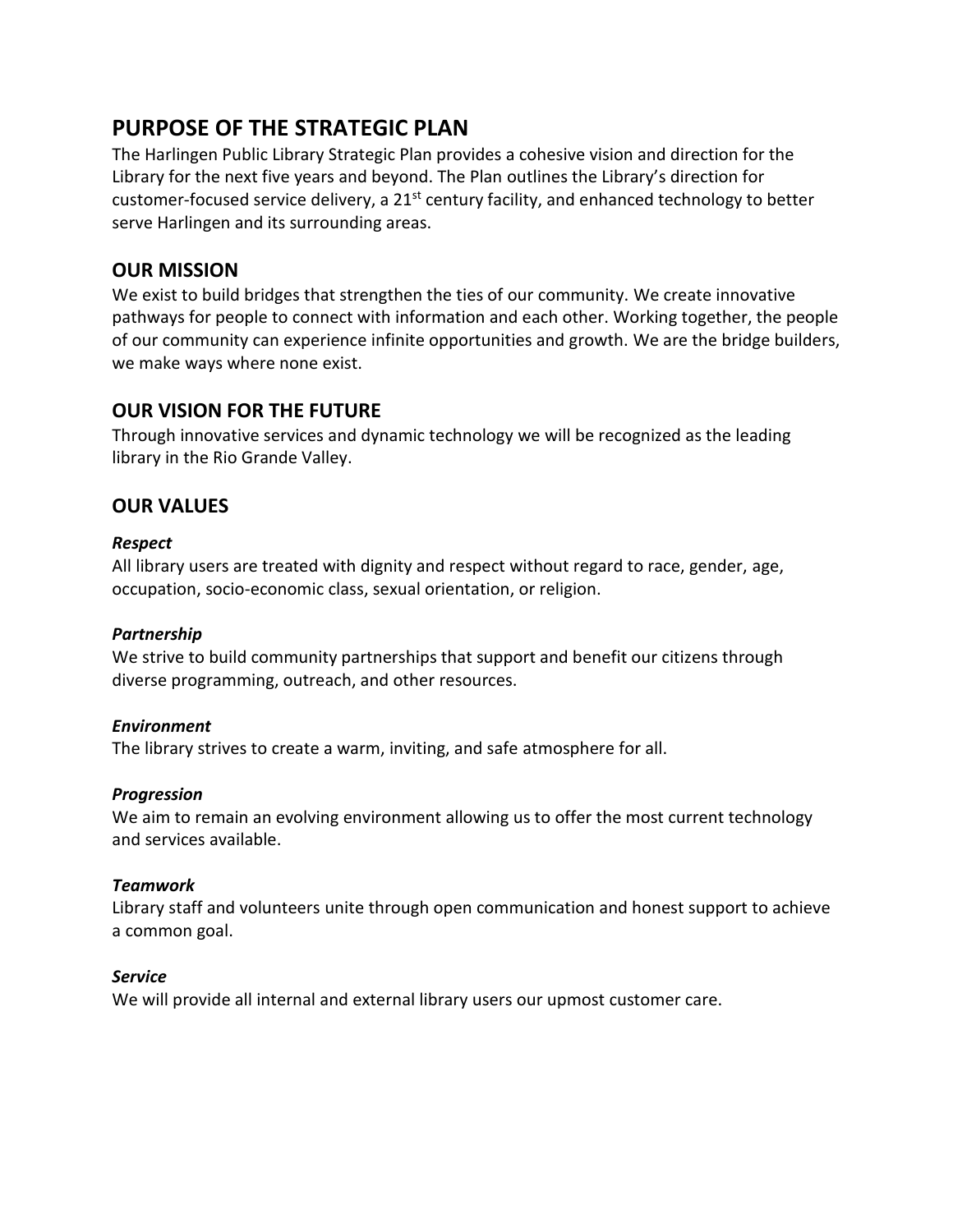#### **Goal 1**

Grow and sustain readers and lifelong learners

Reading is essential for life success. HPL supports readers of all ages and adds value to the learning experience. In addition to library based programs, we will seek other venues to support reading for pleasure and discovery. Staff training on assessing patron's needs and recommending appropriate titles will be an essential part of this strategy.

#### **Strategies**

1.1 – Develop lifelong readers

- Expand programs that promote reading for enjoyment and learning throughout the community
- Develop staff competencies through training
- Engage in patron conversations that focus on individual reading interests
- Actively pursue events that reflect community interest to develop a culture of readers

#### 1.2 – Strengthen youth literacy programs

- Provide a robust program of storytimes and lapsits for children from birth to five
- Create space at HPL for preschool children to engage in interactive learning activities
- Offer quality programming that supports school curriculums
- Seek partnerships with other youth literacy providers in the community
- Establish a young adult agenda to include programs, events, seminars, and other social opportunities which cater to the intellectual growth of community teens
- With a teen advisory group, carve a stage for young adults to voice their opinions, gain leadership skills and spotlight ideas and services important to them

#### 1.3 – Ensure collection development remains a key focus

- Analyze and evaluate HPL's collection use and reading patterns
- Develop a browsable, engaging collection
- Continually evaluate buying patterns and emerging trends as indicated by patron interest
- Maintain future funding for library materials at a robust and appropriate level
- Enhance creative display methods for promotion of the library collection

#### **Goal 2**

Establish HPL as a social hub

In response to evolving needs of the community, HPL can be reformatted in a way that makes sense to today's visitor. HPL has the capacity to create repurposed spaces for café/snack bar, teen services; and to provide an often-requested dedicated quiet study area. The Library will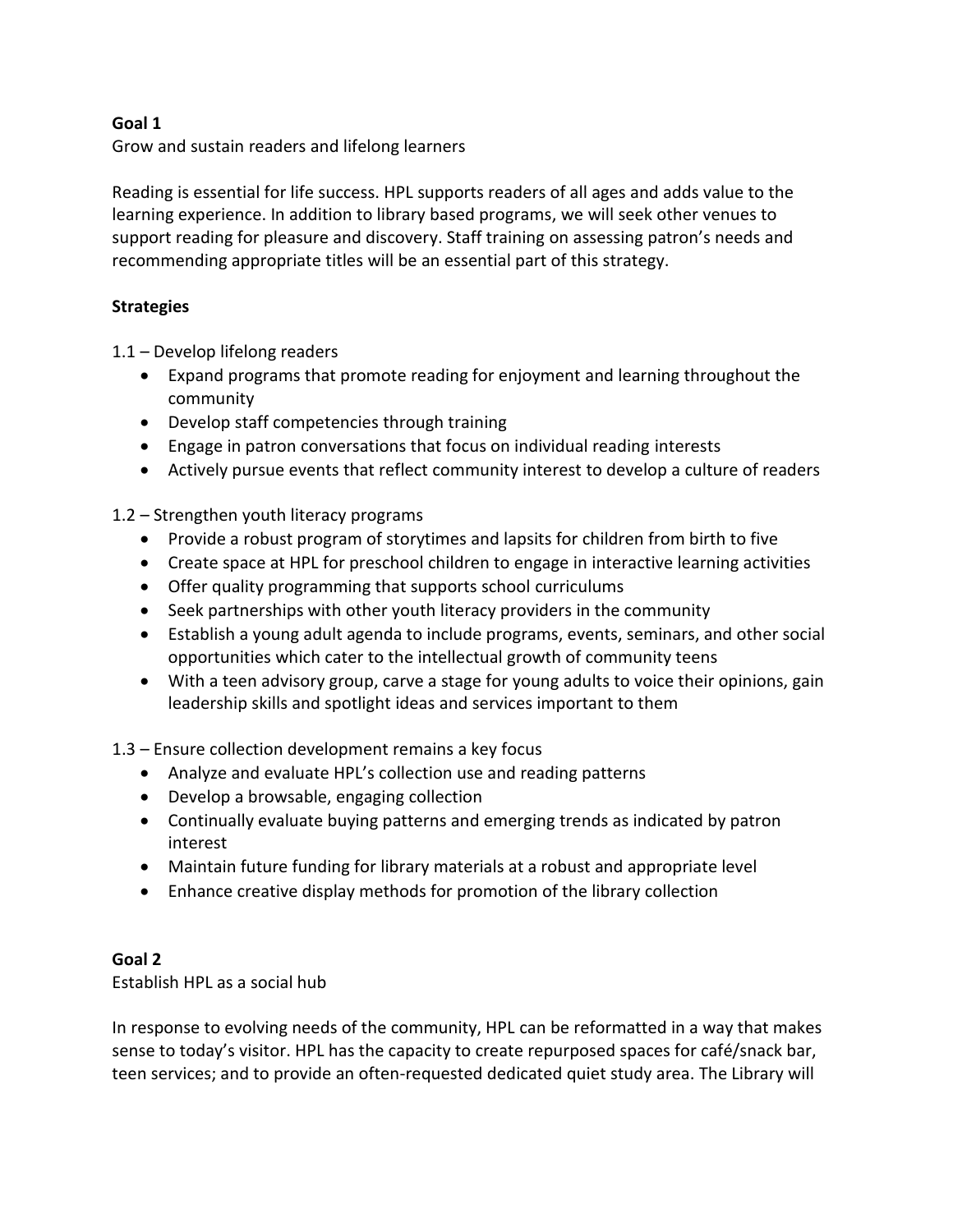also provide options for electronic communications to patrons. We will seek automated solutions that will enable patrons to personalize the way they use our resources.

#### **Strategies**

2.1 – Re-imagine the Harlingen Public Library facility to meet user's needs

- Offer pre-school children a unique interactive discovery space
- Create space for teen activities
- Explore repurposing of library balcony space
- Offer dedicated quiet study and reading space
- Design areas for collaboration and small group learning
- Provide furnishings that support access to technology
- Continue the refreshing and renovation of the library facility to provide a warm and inviting environment

2.2 – Promote HPL's services

- In partnership with the city communication officer, analyze and optimize HPL's overall public communication strategy to include branding such as logo and taglines
- Use current social media to connect with our community and explore and implement new tools as they develop
- Utilize targeted promotions for library events
- Develop a promotion strategy for services, programs and collections

#### **Goal 3**

Provide up-to-date and innovate technology and training

We strive to ensure ample technological infrastructures to meet evolving needs of our community.

#### **Strategies**

3.1 – Improve patron access and understanding of technology

- Introduce community members to new technology and discovery tools
- Present programs for the community to learn new products, software and skills

3.2 – Improve infrastructure

- Create a fast network that anticipates future bandwidth needs with specific regard to cloud computing and hosted services
- Increase the number of machines and devices available at HPL to reflect patron and staff needs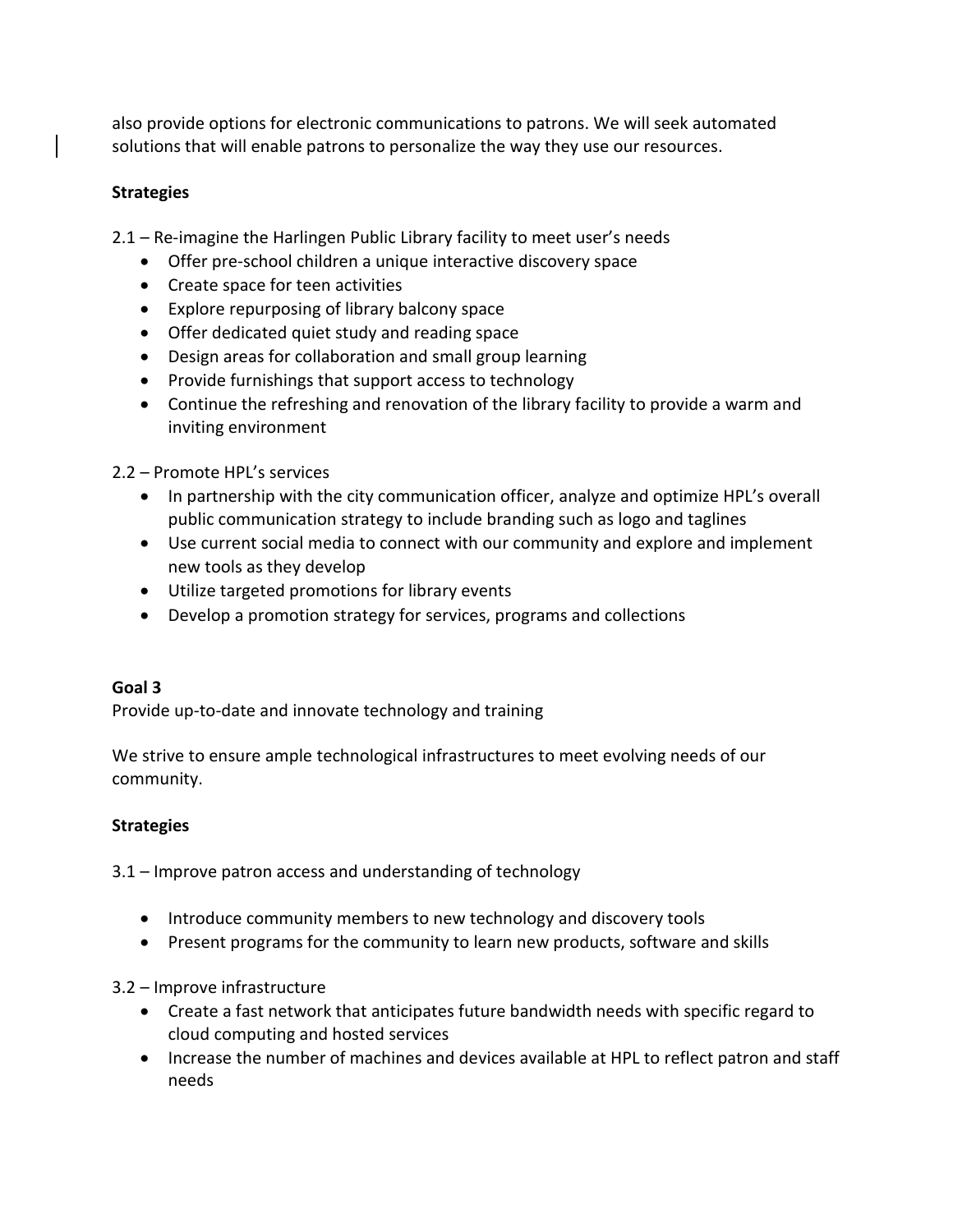3.3 – Improve digital holdings

- Enhancing and expanding current digital holdings to include a variety of media formats
- Improve access to digital archives that support local history research

## **Goal 4**

Improve library accessibility within the community

Moving beyond library walls helps us understand our community in new ways and brings the library in touch with residents.

## **Strategies**

4.1 – Remove barriers and enhance the library experience to increase the number of active library users

- Review and update policies to ensure a seamless experience in getting and using library services
- Explore and implement new community collaborations to expand services
- Actively promote library resources to raise awareness of available services

4.2 – Improve access to underserved areas of Harlingen

- Partner with educational institutions to offer digital access membership cards to students
- Explore options to offer library services such as book vending machines, little libraries, and a book mobile to areas not currently served

# **Goal 5**

Staff Development

HPL's staff is the key to our success. By fostering a culture of learning we will have a welltrained and educated organization.

# **Strategies**

5.1 – Enhance the knowledge of job duties for all employees

- Promote HPL by developing staff training for effective and professional presentation skills
- All employees should be able to answer questions relating to basic technology needs such as connectivity and printing
- Develop a staff well versed in using and implementing digital services
- Establish key competencies for all staff members to include customer service skills, needs analysis, interpersonal communication skills, phone etiquette, and other essential proficiencies